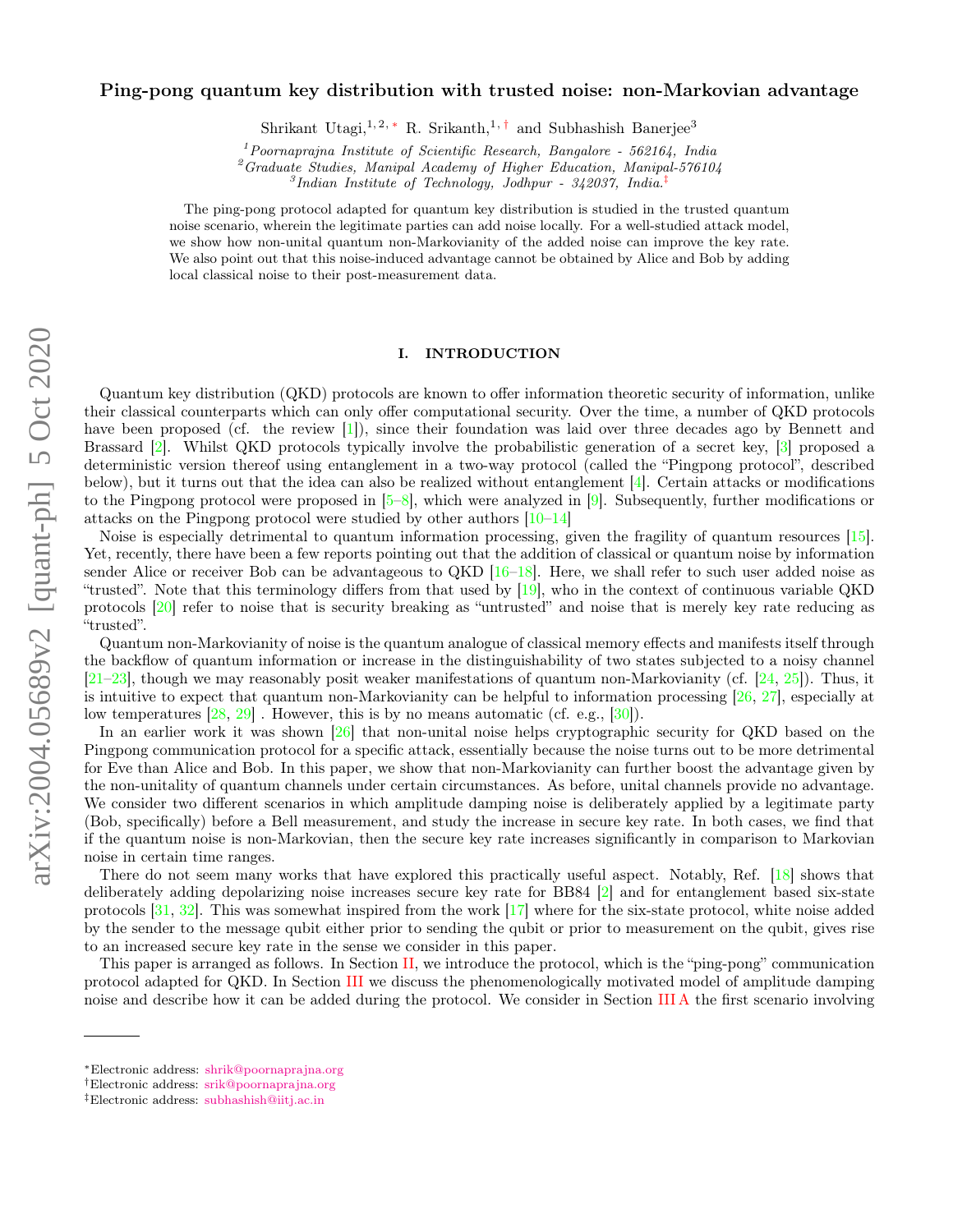

FIG. 1: (Color online.) General scheme of the Pingpong protocol [3]: Bob prepares an entangled qubit pair in polarization degrees of freedom, and transmits the travel qubit to Alice and retains the home qubit. All channel noise is conservatively assumed to be due to Eve's attack. In addition, Bob adds noise to the qubit(s) prior to his measurements. The same layout is used when the protocol is adapted for QKD, except that the control mode is dropped (cf. text)

a single-qubit noise, and in Section III B, the second scenario involving two-qubit incoherent noise. In section IV we show that the noisy joint statistics cannot be simulated by locally adding classical randomness to the noiseless joint quantum statistics of the protocol. Then, we conclude in Section VI.

# II. THE BASIC PROTOCOL AND THE OPTIMAL INDIVIDUAL ATTACK

The Pingpong protocol, adapted as a scheme for QKD, runs as follows: Bob prepares the Bell state  $|\psi^{+}\rangle$  =  $\frac{1}{\sqrt{2}}$  $\frac{1}{2}(|01\rangle + |10\rangle)$ , in particular pair of photons entangled in the polarization degree of freedom, out of which he sends one photon (travel photon) to Alice through a quantum channel, ideally assumed to be noiseless and lossless. Alice then encodes the travel qubit by applying either I or  $\sigma_z$  with probability  $\frac{1}{2}$ , and sends it back to Bob. Once the travel qubit returns to Bob, he is left with either of the two Bell states  $|\psi^{\pm}\rangle = \frac{1}{\sqrt{\pi}}$  $\frac{1}{2}(|01\rangle \pm |10\rangle)$ , corresponding to the bit 0 or 1 encoded by Alice, which he distinguishes through a Bell measurement.

In the original ping-pong quantum direct communication protocol, the security requires alternating between the above message mode and a control mode, wherein Alice measures the travel qubit for error checking, and does not return it. Here, for the requirement of QKD, we drop the control mode and consider only the message mode. As a security check, both parties compute the quantum bit error rate (QBER) by sampling a fraction of the qubits transmitted. On them, Alice announces her encoded bit and Bob announces the Bell state he detected. The fraction of cases where their records differ is an estimate of QBER, and a potential indicator of eavesdropper Eve's presence. If QBER is found to be less than a threshold value, they proceed ahead with key distillation, or else they abort the protocol.

The interesting aspect of the Pingpong protocol is that in the ideal case, Eve only finds the onward and return photons to be in the maximally mixed state. Wojcik [5] proposed a strategy by attacking the onward and return legs. In this attack, Eve includes two ancillary particles, the first (labelled x) prepared in a vaccum state, denoted  $|2\rangle$ , and the other (labelled y) in the state denoted  $|y\rangle = |0\rangle$ . Then the composite initial state is  $|\Psi\rangle_{\text{htxy}}^{\text{initial}} = |\psi^{+}\rangle |2\rangle_{x} |0\rangle_{y}$ . where h and t are labels for "home" and "travel" qubit states respectively. In the onward leg, Eve attacks the travel qubit by applying the operation given by:

$$
Q_{txy}: \begin{array}{c} |020\rangle \\ |021\rangle \\ |120\rangle \\ |121\rangle \end{array} \longrightarrow \begin{cases} |002\rangle + |201\rangle \\ |002\rangle - |201\rangle \\ |210\rangle + |112\rangle \\ |210\rangle - |112\rangle \end{cases} (1)
$$

with CPBS denoting the "controlled polarization beam splitter" operation. On the return leg (after Alice's encoding action), Eve applies the operation  $Q_{txy}^{-1}$  on the travel qubit and forwards it to Bob.

After the end of the quantum round, Bob receives the final states  $|\Psi\rangle_{fin} = \frac{1}{\sqrt{n}}$  $\frac{1}{2}(|012j\rangle + |1020\rangle), \text{ with } j \in \{0, 1\},\$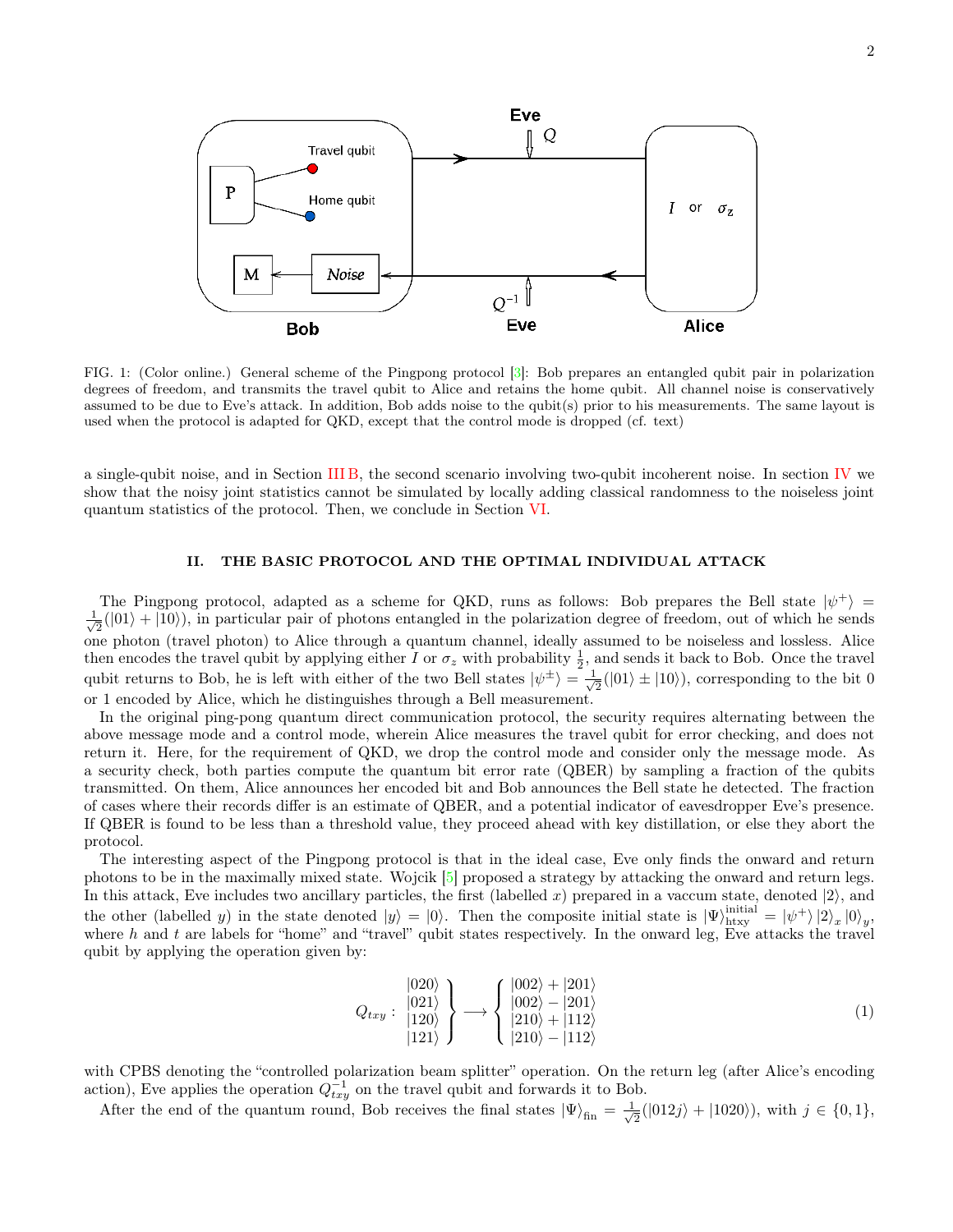corresponding to Alice's operation  $\hat{O}_j \in \{I, Z\}$ . The joint probabilities of Alice, Eve and Bob,  $P_{\text{AEB}}$ , are found to be

$$
P_{000} = \frac{1}{2}; \quad P_{1jk} = \frac{1}{8},\tag{2}
$$

for  $j, k \in \{0, 1\}.$ 

The secure (or secret) key rate for this individual attack on each travel by Eve is lower bounded by  $k_{\min} = I(A :$  $B$ ) –  $\chi(A:E)$ , where  $I(A:B)$  is the mutual information between the trusted parties Alice and Bob, and  $\chi(A:E)$  is the Holevo information between trusted party Alice and malicious Eve. In practice, the key rate may be as high as determined  $k_{\text{max}} = I(A : B) - I(A : E)$ . For the noiseless case of (2), it turns out that  $I(A : B) = I(A : E) = \chi(A : E)$  $E \geq 0.31$  implying that the key rate vanishes and that Eve's attack strategy is indeed optimal for this protocol.

### III. NOISE ADVANTAGE

In general, it is known that noise can degrade the quantum information processing tasks, in particular QKD. In Ref. [26], we pointed out the surprising fact of advantage that noise can bestow on QKD. Here we extend that analysis, by including the role of memory in the quantum dynamics. Because the noise brings an advantage, we can visualize the scenario wherein Bob (or Alice) deliberately adds such beneficial noise to the particles.

We consider two scenarios, wherein Bob, before making Bell measurements on the entangled pair of particles, but after receiving the travel qubit, introduces noise into the system. In the first case, he subjects the travel qubit alone to an optical setup that simulates AD. In the second case, he subjects both the photons to noisy devices in the above manner. In both scenarios, Eve is still assumed to act according to the attack described in Section II. Note that we may also assume that the noise occurs naturally because of Bob's noisy devices, and he merely takes advantage of it.

For the noisy dynamics introduced by Bob, we consider a non-Markovian amplitude damping (NMAD) channel, modeled by damped Jaynes-Cummings model with operator-sum representation given by the Kraus operators [33]

$$
E_0^A = \begin{bmatrix} 1 & 0 \\ 0 & \sqrt{1 - \lambda(t)} \end{bmatrix}; \ E_1^A = \begin{bmatrix} 0 & \sqrt{\lambda(t)} \\ 0 & 0 \end{bmatrix}, \tag{3}
$$

where

$$
\lambda(t) = 1 - e^{-gt} \left( \frac{g}{l} \sinh\left[\frac{lt}{2}\right] + \cosh\left[\frac{lt}{2}\right] \right)^2,\tag{4}
$$

with  $l = \sqrt{g^2 - 2\gamma g}$ . Here, g is the spectral band width of the noise and  $\gamma$  is the system-environment coupling strength. One readily sees that the system exhibits Markovian and non-Markovian evolution when  $2\gamma \ll g$  and  $2\gamma \gg q$ , respectively [34].

The above noise may be simulated in an all-optical setup  $[35-37]$  by associating the qubit to polarization degrees and the reservoir to the path degrees. With a suitable mapping of the parameters of JC model to the parameters of the optical setup, one may obtain Markovian and non-Markovian effects experimentally. Interestingly, similar to [35], the authors of [38] propose an optical simulation of Markovian and non-Markovian AD. However, we consider the former approach for our case in this paper.

## A. Case 1: Only travel qubit subjected to NMAD

When the photon returns back to Bob, the state of the system hty for either encoding 'j' can be shown to have support of dimensionality 4, spanned by the states  $|000\rangle$ ,  $|010\rangle$ ,  $|100\rangle$  and  $|011\rangle$ , with the state of the x particle being  $|2\rangle$ , as in the noiseless attack case.

After receiving the returned noisy travel qubit, Bob further subjects it to the damping noise, described by Eq. (3). Accordingly, the final states with Bob for Alice's encodings  $j = 0$  and  $j = 1$  are:

$$
\rho^{j=0} := \frac{1}{2} \begin{pmatrix} \lambda & 0 & 0 & 0 \\ 0 & 1 - \lambda & \sqrt{1 - \lambda} & 0 \\ 0 & \sqrt{1 - \lambda} & 1 & 0 \\ 0 & 0 & 0 & 0 \end{pmatrix}; \quad \rho^{j=1} := \frac{1}{2} \begin{pmatrix} \lambda & 0 & 0 & 0 \\ 0 & 0 & 0 & 0 \\ 0 & 0 & 1 & \sqrt{1 - \lambda} \\ 0 & 0 & \sqrt{1 - \lambda} & 1 - \lambda \end{pmatrix}.
$$
 (5)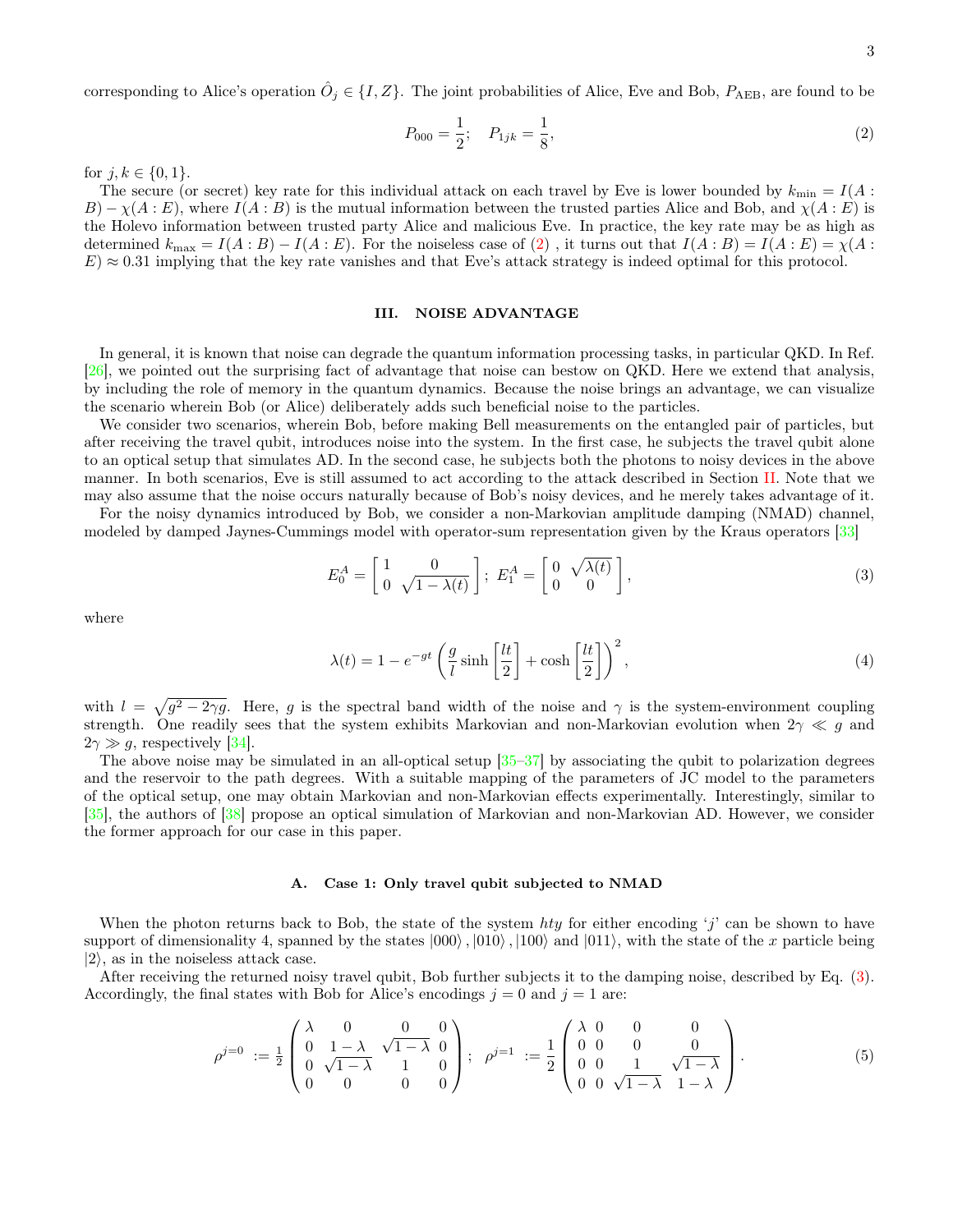

FIG. 2: (Color online). Plot of secure key rate as a function of the dimensionless time  $gt$ , for the Case 1, where the travel qubit alone is subject to NMAD. Here  $\gamma$  is the coupling strength and  $g := 1$  in all the cases. In the considered time range, non-Markovian noise provides improvement in the key rate as seen for the cases of  $\gamma = 4$  (dashed, orange curve) and  $\gamma = 15$ (dot-dashed, green curve), as opposed to the Markovian case with  $\gamma = 0.1$  (bold, blue curve).

From Eq.  $(5)$ , we obtain the following joint probabilities  $P_{AEB}$ :

$$
P_{000} = \frac{(\sqrt{1-\lambda}+1)^2}{8}; \quad P_{001} = \frac{(\sqrt{1-\lambda}-1)^2}{8},
$$
  
\n
$$
P_{002} = P_{003} = P_{102} = P_{103} = \frac{\lambda}{8}; \quad P_{100} = P_{101} = \frac{1}{8},
$$
  
\n
$$
P_{110} = P_{111} = \frac{(1-\lambda)}{8},
$$
\n(6)

with all other joint probability terms vanishing. Note that in the presence of amplitude damping noise, Bob will also obtain outcomes  $|\phi^{\pm}\rangle = \frac{1}{\sqrt{2}}$  $\frac{1}{2}(|00\rangle \pm |11\rangle)$  in his Bell state measurement, which corresponds to the outcome symbols 2 and 3 in Eq. (6).

The probabilities Eq. (6) imply the mutual information between Alice and Bob is

$$
I(A:B) = -\frac{1}{8} \left( -2\lambda + \left( \lambda - 2\left(\sqrt{1 - \lambda} + 1\right) \right) \log \left( \frac{-\lambda + 2\sqrt{1 - \lambda} + 2}{-\lambda + \sqrt{1 - \lambda} + 2} \right) \right)
$$
  
+ 
$$
(\lambda - 2) \log \left( \frac{\lambda - 2}{\lambda - \sqrt{1 - \lambda} - 2} \right) + (\lambda - 2) \log \left( \frac{\lambda - 2}{\lambda + \sqrt{1 - \lambda} - 2} \right)
$$
  
+ 
$$
\lambda \log \left( \frac{\lambda + 2\sqrt{1 - \lambda} - 2}{\lambda + \sqrt{1 - \lambda} - 2} \right) + 2 \left( \sqrt{1 - \lambda} - 1 \right) \log \left( \frac{\lambda + 2\sqrt{1 - \lambda} - 2}{\lambda + \sqrt{1 - \lambda} - 2} \right) \right),
$$
 (7)

while that between Alice and Eve:

$$
I(A:E) = \frac{2\log\left(\frac{2}{\lambda+3}\right) + (\lambda+1)\log\left(\frac{\lambda+1}{\lambda+3}\right) + \log(16)}{\log(16)}.
$$
 (8)

A plot of the key rate  $\kappa \equiv I_{AB} - I_{AE}$  w.r.t (dimensionless) time is given in Figure 2.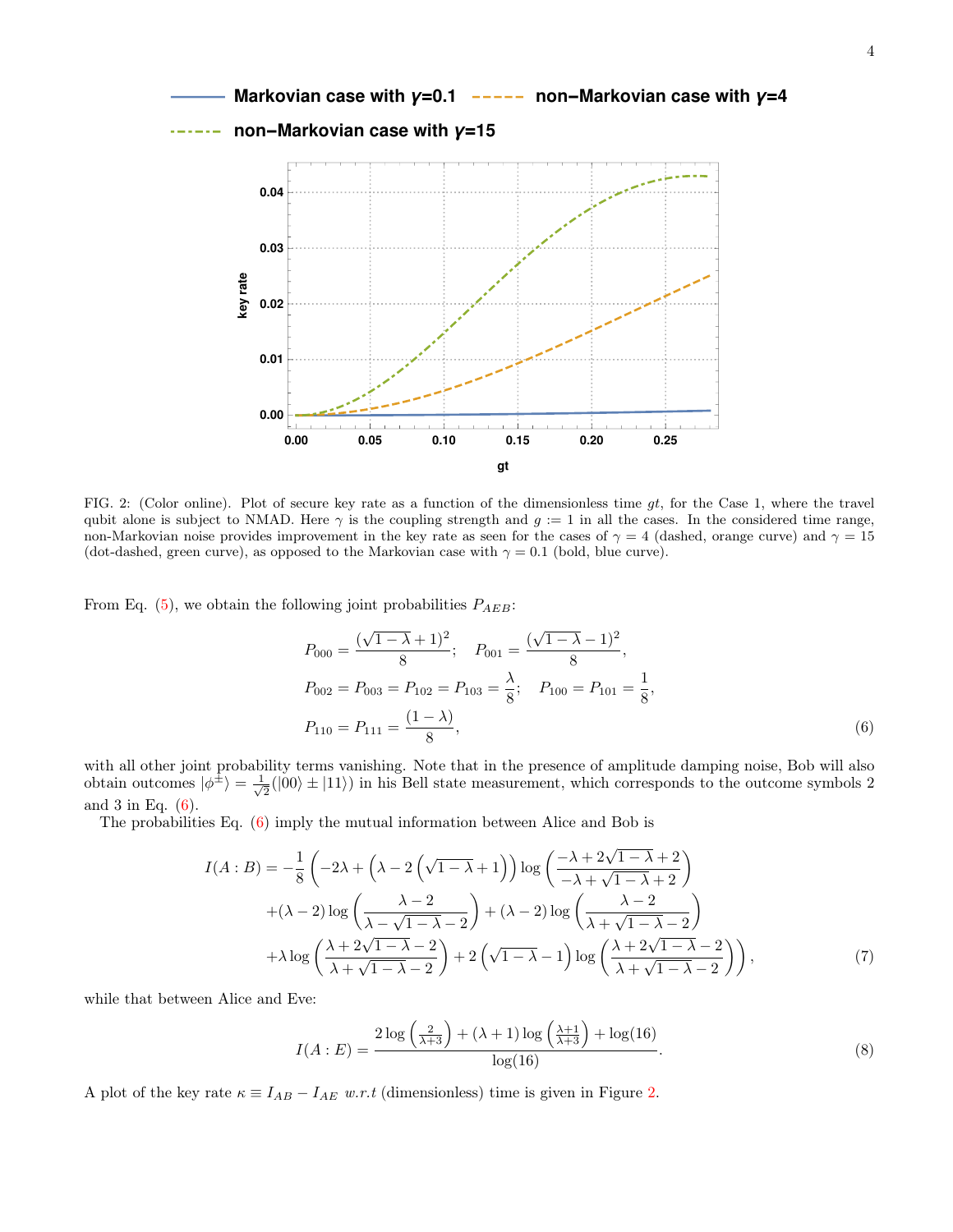## B. Case 2: Both the qubits are subject to NMAD

After receiving the returned noisy travel qubit, Bob subjects both qubits individually to NMAD, described by Eq. (3). Accordingly, the final states with Bob for the Alice's encodings  $j = 0$  and  $j = 1$  are:

$$
\rho_{hty}^{(j=0)} = \frac{1}{2} \begin{pmatrix} 2\lambda & 0 & 0 & 0 \\ 0 & 1 - \lambda & 1 - \lambda & 0 \\ 0 & 1 - \lambda & 1 - \lambda & 0 \\ 0 & 0 & 0 & 0 \end{pmatrix}; \quad \rho_{hty}^{(j=1)} = \frac{1}{2} \begin{pmatrix} 0 & 0 & 0 & 0 \\ 0 & 1 - \lambda & 1 - \lambda & 0 \\ 0 & 1 - \lambda & 1 - \lambda & 0 \\ 0 & 0 & 0 & 2\lambda \end{pmatrix}.
$$
 (9)

From Eq. (9), we obtain the following joint probabilities  $P_{AEB}$ , as follows:

$$
P_{000} = \frac{1 - \lambda}{2},
$$
  
\n
$$
P_{002} = P_{003} = P_{102} = P_{103} = \frac{\lambda}{4},
$$
  
\n
$$
P_{100} = P_{101} = \frac{1 - \lambda}{8},
$$
  
\n
$$
P_{110} = P_{111} = \frac{1 - \lambda}{8},
$$
\n(10)

with all other joint probability terms vanishing.

From the above probabilities  $P_{AEB}$ , one derives the mutual information between Alice and Bob and that between Alice and Eve, to be

$$
I(A:B) = \frac{3}{4}(1-\lambda)\log\left(\frac{4}{3}\right) = 0.31(1-\lambda),
$$
  

$$
I(A:E) = 1 + \frac{1}{2}\log\left(\frac{2}{\lambda+3}\right) + \frac{1}{4}(\lambda+1)\log\left(\frac{\lambda+1}{\lambda+3}\right).
$$
 (11)

The key rate  $\kappa \equiv I_{AB} - I_{AE}$  is shown in the Figure (3).

For both the cases above, from Eqs. (5) and (9), one can calculate the Holevo bound for Alice-Bob by tracing out Eve's systems x, y. It is found that mutual information between Alice and Bob  $I(A : B)$  is always lesser than the Alice-Bob Holevo bound suggesting that Bob's measurement strategy is sub-optimal. However, the Holevo bound between Eve's states for Alice's encoding  $j \in \{0,1\}$  equals  $I(A:E)$ , with or without added noise, suggests that Eve's attack strategy in indeed optimal.

## IV. ON THE CLASSICAL SIMULATION OF THE QUANTUM ADVANTAGE

In Ref. [16] it was shown that adding classical noise to measurement data by a trusted party can improve information security. In contrast, here we show that this is not possible for the cases of quantum advantage reported in Sections III A and III B. That is adding classical noise locally on the part of Bob or even Alice cannot reproduce the benefit of adding the quantum noise. This non-simulability of the quantum advantage may be attributed to the fact that in the regime where the quantum noise is beneficial, it leaves the Bell pair entangled, and thus, the resulting joint probability statistics cannot be captured by local classical noise.

Consider that Alice and Bob try to locally (i.e., with no communication whatsoever) reproduce  $P_{002}^{AEB}$ ,  $P_{012}^{AEB}$  and  $P_{112}^{\text{AEB}}$  of joint probabilities (10) from the noiseless data (2). Let  $a_{jk}$  define the probability with which Alice uses a pseudo-random number generator (PRNG) to make a transition from a bit value of A in the noiseless data (2) to a bit value of  $A'$  in the noisy data (10), where  $A'$  is the bit value locally reproduced by Alice. Similarly, we define the probability  $b_{jk}$  for Bob's local transitions using a PRNG to produce a bit value of B'. Consider the case of reproducing the following joint probabilities from Eqs.  $(2)$  and  $(10)$ :

$$
P_{0'12'}^{A'EB'} = P_{110}^{AEB} a_{10} b_{02} + P_{111}^{AEB} a_{10} b_{12} = 0
$$
  
= 
$$
\frac{a_{10}}{8} (b_{02} + b_{12}) = 0,
$$
 (12)

$$
P_{1'12'}^{A'EB'} = P_{110}^{AEB} a_{11} b_{02} + P_{111}^{AEB} a_{11} b_{12} = 0
$$
  
= 
$$
\frac{a_{11}}{8} (b_{02} + b_{12}) = 0,
$$
 (13)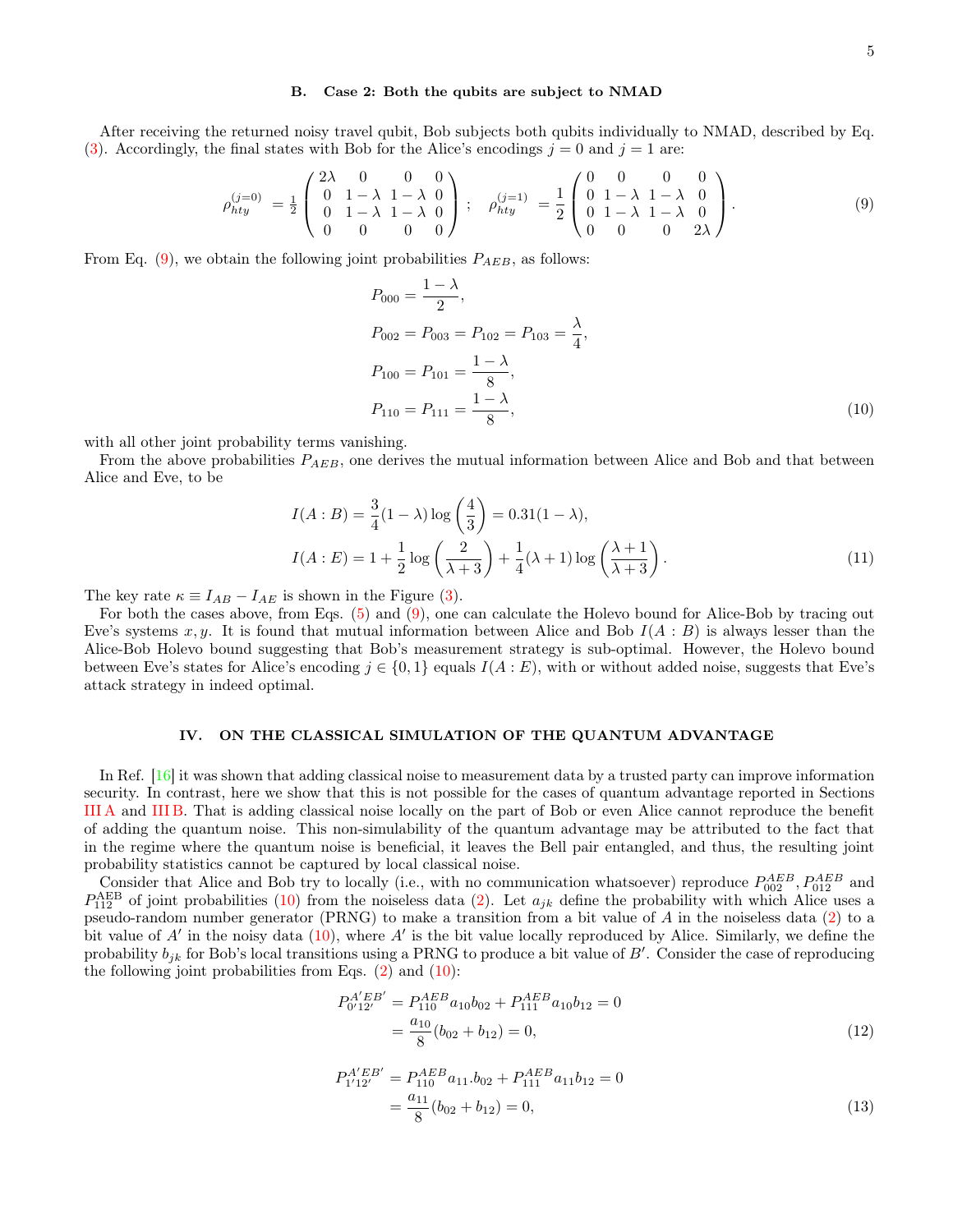

FIG. 3: (Color online) Plot of secure key rate with respect to the dimensionless time  $gt$ , for the Case 2, where the both travel and home qubits are subject to NMAD noise. Here  $\gamma$  is the coupling strength and  $g := 1$  in all the cases. In the considered time range, non-Markovian noise provides improvement in the key rate as seen for the cases of  $\gamma = 4$  (dashed, orange curve) and  $\gamma = 15$  (dot-dashed, green curve), as opposed to the Markovian case with  $\gamma = 0.1$  (bold, blue curve).

and

$$
P_{0'02'}^{A'EB'} = P_{000}^{AEB} a_{00} b_{02} + P_{100}^{AEB} a_{10} b_{02} + P_{101}^{AEB} a_{10} b_{12}
$$
  
= 
$$
\frac{a_{00} b_{02}}{2} + \frac{a_{10}}{8} (b_{02} + b_{12}) = \frac{\lambda}{4}.
$$
 (14)

From Eq. (12), it is implied that either  $a_{10} = 0$  or  $b_{02} + b_{12} = 0$  or both are zero. Note that since  $\sum_k a_{jk} = 1$ ,  $a_{11} = 1$ . This implies that if  $a_{10} = 0$  then, from Eq. (13), necessarily  $b_{02} + b_{12} = 0$ .

Now, from Eqs.  $(12)$  and  $(14)$ ,

$$
a_{00}.b_{02} = \frac{\lambda}{2} \tag{15}
$$

which implies that  $a_{00} \neq 0$  and  $b_{02} \neq 0$ . Hence we arrive at a contradiction that  $b_{02} + b_{12} \neq 0$ .

Now consider that  $a_{10} \neq 0$  and  $a_{11} \neq 0$ . Then from Eq. (12) and (13), necessarily  $b_{02} + b_{12} = 0$ . Again from Eq.  $(14)$  and  $(15)$ , observe that  $b_{02} > 0$ . Hence, we arrive at a contradiction again. It follows that Alice and Bob can not unilaterally simulate the quantum advantage due to the NMAD channel by adding uncorrelated local classical noise to their measurement data.

### V. EFFECT OF TEMPERATURE

A generalized amplitude damping (GAD) channel models the effect of temperature of the bath along with damping on the qubit state. As in our previous work  $[26]$ , here we find that unital noise favors Eve in this scenario. We show below that an increase in temperature leads to an increase in the unitality of the channel, and correspondingly to a greater disadvantage for Alice and Bob. One way to understand this effect is as follows. A qubit channel  $\mathcal E$  is unital if  $\mathcal{E}[I] = I$ , where  $I = \begin{pmatrix} 1 & 0 \\ 0 & 1 \end{pmatrix}$ . Now, one may compute

$$
\rho_{\rm id} = \mathcal{E}^{\rm GAD}[I] = \begin{pmatrix} 1 - 2p\lambda + \lambda & 0\\ 0 & (2p - 1)\lambda + 1 \end{pmatrix},\tag{16}
$$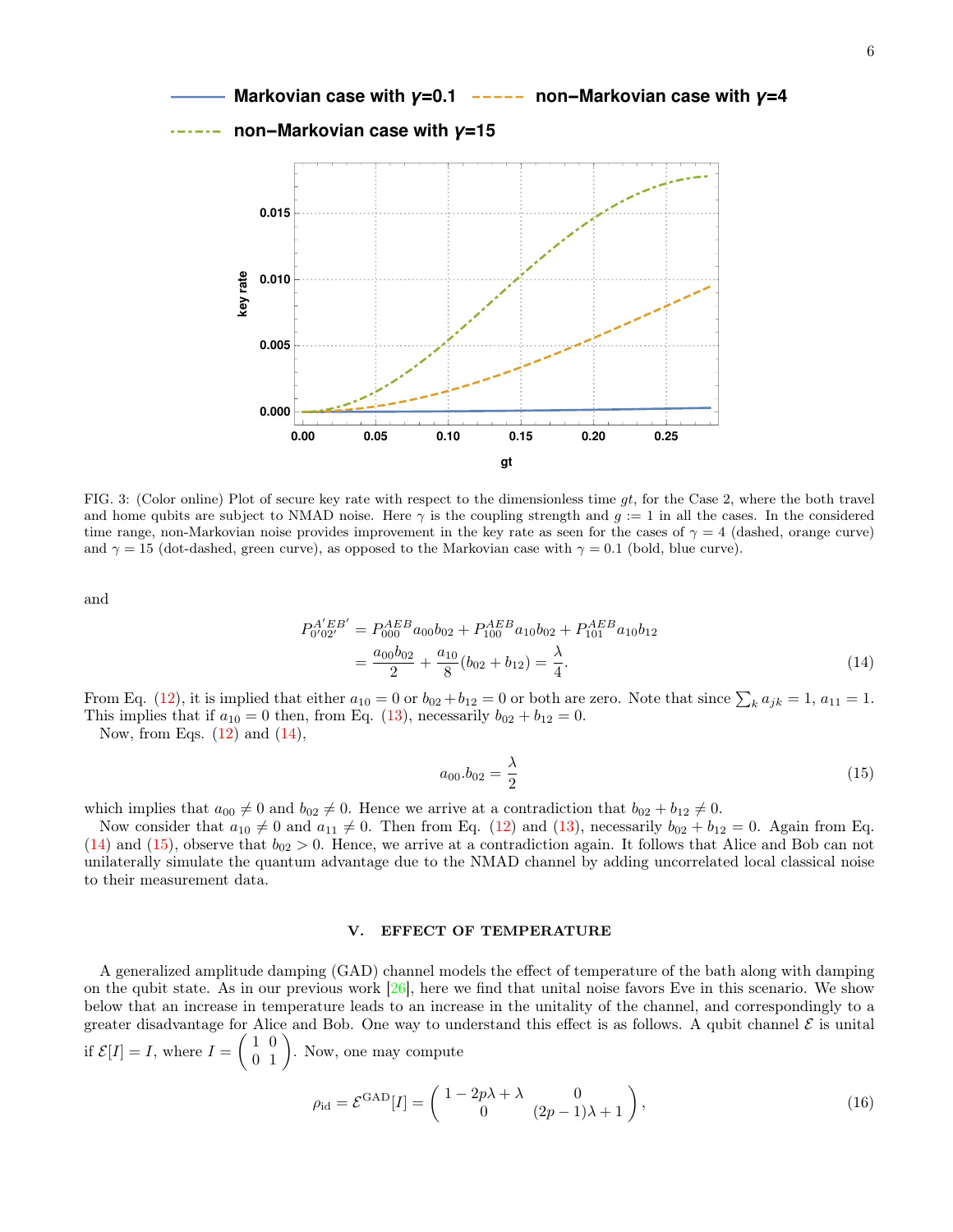where  $p \in \{0, \frac{1}{2}\}$ . The action of a GAD channel  $\mathcal{E}^{\text{GAD}}$  on a qubit is given by the quantum operation representation  $\mathcal{E}[\rho] = \sum_{k} A_{k} \rho A_{k}^{\dagger}$ , where the  $A_{k}$  are the Kraus operator, which for GAD take the form

$$
A_1 = \sqrt{1-p} \begin{pmatrix} 1 & 0 \\ 0 & \sqrt{1-\lambda} \end{pmatrix}; \qquad A_2 = \sqrt{1-p} \begin{pmatrix} 0 & \sqrt{\lambda} \\ 0 & 0 \end{pmatrix};
$$
  
\n
$$
A_3 = \sqrt{p} \begin{pmatrix} 0 & 0 \\ \sqrt{\lambda} & 0 \end{pmatrix}; \qquad A_4 = \sqrt{p} \begin{pmatrix} \sqrt{1-\lambda} & 0 \\ 0 & 1 \end{pmatrix}, \qquad (17)
$$

where the noise mixing  $p \in \{0, \frac{1}{2}\}$  and the damping parameter  $\lambda \in \{0, 1\}$ .

Note that the trace distance (TD) between  $\rho_{\text{id}}$  and I evaluates to  $(2p-1)\lambda$ , so that as  $p \to \frac{1}{2}$ , the TD  $\to 0$ , i.e.,  $\rho_{\rm id} \rightarrow I$ . Therefore increasing temperature enhances the unital part of the noise.

## VI. DISCUSSIONS AND CONCLUSIONS

We consider a QKD based on the Ping-Pong communication protocol, with a non-unital non-Markovian noise deliberately added by the legitimate party before measurement and prior to key distillation. The noise used is the non-Markovian amplitude damping (NMAD). We show that adding this noise improves the security, when Eve uses an optimal individual attack. Conservatively, all the channel noise is attributed to Eve's attack. Within a noise parameter range, non-Markovianity is shown to boost the key rate. We considered two cases. In one, Bob adds noise only to the travel qubit, whilst in the other, noise it is added to both the travel and home qubits. The former is shown to lead to a higher key rate than the latter in the considered range of time. This provides a cautionary indication that the benefits of non-Markovianity of the noise are conditional and depend on the full context considered. We also studied a non-Markovian generalized amplitude damping (GAD) noise in this context, but in this case we found that temperature tends to diminish the quantum advantage.

In the matter of local classical non-simulability of the quantum advantage of the considered non-Markovian noise, it is important to stress that the model of classical noise considered in Section IV is Markovian, in that at each round the random bit assignment depends only on the measurement outcomes of the current round, and does not require memory of the data from previous rounds. This is a non-trivial assumption, but one that is natural in the current scenario, where the Bell pair used in each round is uncorrelated with any other pair, and furthermore we restrict Eve to attacks on individual qubits. This ensures that the measurement probabilities in each round are independent. Therefore, one expects that classical memory across rounds is not advantageous for the simulation. It is an interesting question whether non-Markovian classical noise can perform better than Markovian classical noise, if one or both of the above assumptions are relaxed. That is, the protocol may involve Bob's travel qubits being entangled across the rounds and/or Eve launching a joint or collective attack on multiple travel qubits.

Here it may be pointed out that the quantum noise models given by Eqs. (3) and (4) are considered non-Markovian despite being applied to individual rounds of the protocol. The reason is that the memory in this context is with respect to an external environment, rather than preceding rounds of the protocol. In particular, quantum non-Markovianity arises when the dynamics of the system-environment correlation makes the system's intermediate map (or, propagator) to deviate from complete positivity. [21].

## Acknowledgments

SU and RS acknowledge financial support of the Govt. of India DST-SERB grant EMR/2016/004019. SU also thanks the Admar Mutt Education Foundation (AMEF), Bengaluru, Karnataka, India for partial financial support. SB and RS acknowledge the support from Interdisciplinary Cyber Physical Systems (ICPS) programme of the Department of Science and Technology (DST), India, Grants No.: DST/ICPS/QuST/Theme-1/2019/6 and DST/ICPS/QuST/Theme-1/2019/14, respectively. US thanks Ashutosh Singh and S. Omkar for helpful discussions.

<sup>[1]</sup> Akshata Shenoy-Hejamadi, Anirban Pathak, and Srikanth Radhakrishna. Quantum cryptography: Key distribution and beyond. Quanta, 6(1):1–47, 2017.

<sup>[2]</sup> Bennett, Charles H , Brassard, Gilles Quantum cryptography: public key distribution and coin tossing, International Conference on Computers, Systems & Signal Processing, Bangalore, India, 10-12 December 1984, pp. 175-179.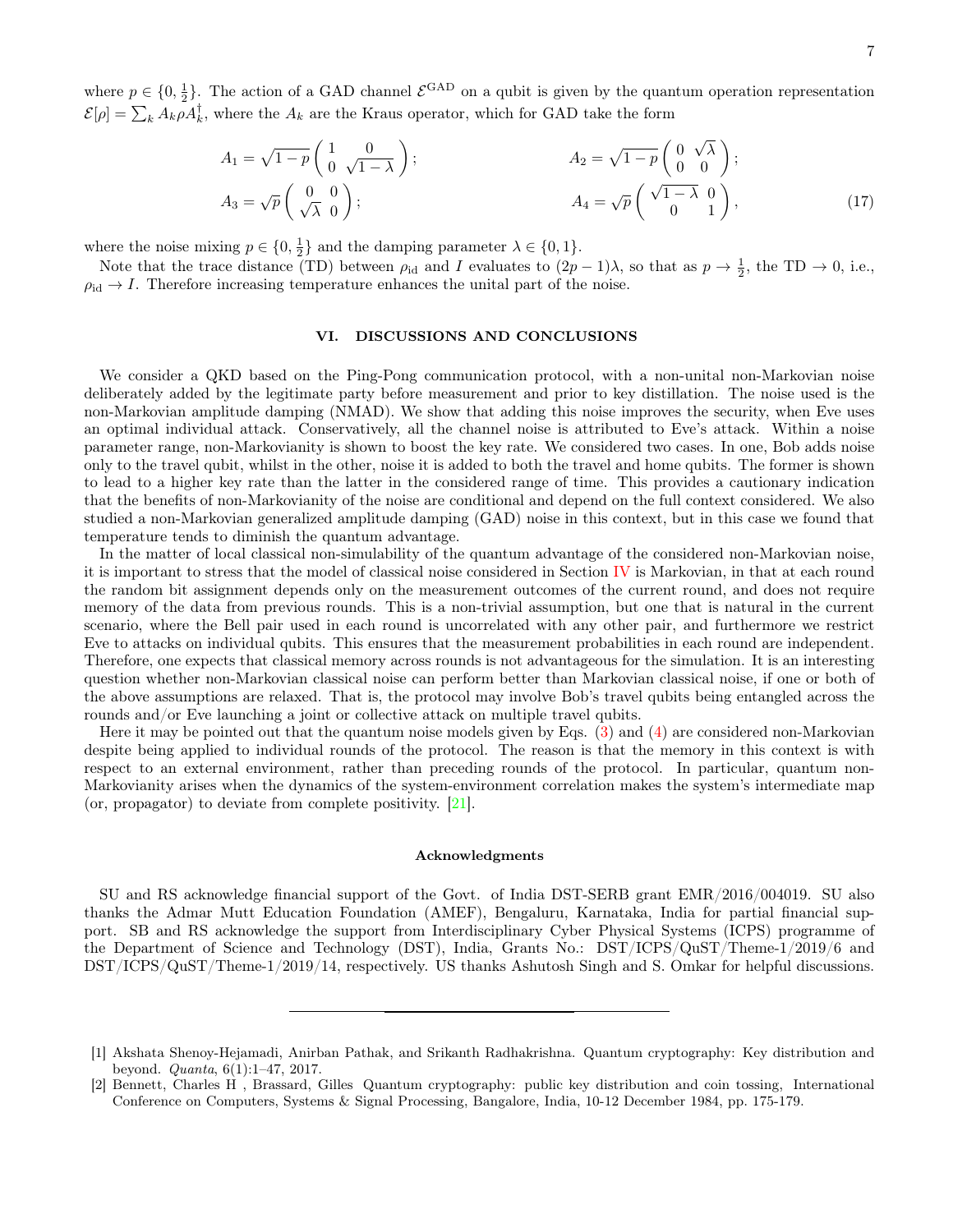- [3] Kim Boström and Timo Felbinger. Deterministic secure direct communication using entanglement. Physical Review Letters, 89(18):187902, 2002.
- [4] Marco Lucamarini and Stefano Mancini. Secure deterministic communication without entanglement. Physical review letters, 94(14):140501, 2005.
- [5] Antoni Wójcik. Eavesdropping on the ping-pong quantum communication protocol. Physical Review Letters, 90(15):157901, 2003.
- [6] Qing-Yu Cai and Bai-Wen Li. Improving the capacity of the Boström-Felbinger protocol. Physical Review A, 69(5):054301, 2004.
- [7] Q.-Y. Cai. Eavesdropping on the two-way quantum communication protocols with invisible photons, Phys. Lett. A, 351:23, 2006.
- [8] Zhanjun Zhang, Zhongxiao Man, and Yong Li. Improving Wójcik's eavesdropping attack on the ping–pong protocol. Physics Letters A, 333(1):46–50, 2004.
- Kim Boström and Timo Felbinger. On the security of the ping-pong protocol. Physics Letters A, 372(22):3953–3956, 2008.
- [10] Eugene V Vasiliu. Non-coherent attack on the ping-pong protocol with completely entangled pairs of qutrits. Quantum Information Processing, 10(2):189–202, 2011.
- [11] Piotr Zawadzki. Security of ping-pong protocol based on pairs of completely entangled qudits. Quantum Information Processing, pages 1-12, 2012.
- [12] Piotr Zawadzki. Improving security of the ping-pong protocol. Quantum Information Processing, 12(1):149–155, 2012.
- [13] Jian Li, DJ Song, XJ Guo, and Bo JING. An improved security detection strategy based on w state in "ping-pong" protocol. Chin J Electron, 21:117–120, 2012.
- [14] Yun-Guang Han, Zhen-Qiang Yin, Hong-Wei Li, Wei Chen, Shuang Wang, Guang-Can Guo, and Zheng-Fu Han. Security of modified ping-pong protocol in noisy and lossy channel. Scientific reports, 4:4936, 2014.
- [15] Subhashish Banerjee. Open quantum systems. Springer Nature Singapore Pte Ltd., 2018.
- [16] Renato Renner, Nicolas Gisin, and Barbara Kraus. Information-theoretic security proof for quantum-key-distribution protocols. Phys. Rev. A, 72:012332, Jul 2005.
- [17] Z. SHADMAN, H. KAMPERMANN, T. MEYER, and D. BRUß. Optimal eavesdropping on noisy states in quantum key distribution. International Journal of Quantum Information, 07(01):297–306, 2009.
- [18] Markus Mertz, Hermann Kampermann, Zahra Shadman, and Dagmar Bruß. Quantum key distribution with finite resources: Taking advantage of quantum noise. Phys. Rev. A, 87:042312, Apr 2013.
- [19] Vladyslav C. Usenko and Radim Filip. Trusted noise in continuous-variable quantum key distribution: A threat and a defense. Entropy, 18(1), 2016.
- [20] Raúl García-Patrón and Nicolas J. Cerf. Continuous-variable quantum key distribution protocols over noisy channels. Phys. Rev. Lett., 102:130501, Mar 2009.
- [21] Angel Rivas, Susana F Huelga, and Martin B Plenio. Quantum non-markovianity: characterization, quantification and detection. Rep. Prog. Phys, 77(9):094001, 2014.
- [22] N. Pradeep Kumar, Subhashish Banerjee, R. Srikanth, Vinayak Jagadish, and Francesco Petruccione. Non-markovian evolution: a quantum walk perspective. Open systems  $\mathcal{C}$  Information Dynamics, 25(03):1850014, 2018.
- [23] Li Li, Michael J.W. Hall, and Howard M. Wiseman. Concepts of quantum non-markovianity: A hierarchy. Physics Reports,  $759:1 - 51, 2018.$
- [24] Shrikant Utagi, R. Srikanth, and Subhashish Banerjee, Temporal self-similarity of quantum dynamical maps as a concept of memorylessness, Scientific Reports, 10, 15049 (2020).
- [25] Felix A. Pollock, César Rodríguez-Rosario, Thomas Frauenheim, Mauro Paternostro, and Kavan Modi. Operational markov condition for quantum processes. Phys. Rev. Lett., 120:040405, Jan 2018.
- [26] Vishal Sharma, U. Shrikant, R. Srikanth, and Subhashish Banerjee. Decoherence can help quantum cryptographic security. Quantum Information Processing, 17(8):207, Jul 2018.
- [27] Kishore Thapliyal, Anirban Pathak, and Subhashish Banerjee. Quantum cryptography over non-markovian channels. Quantum Information Processing, 16(5):115, 2017.
- [28] Ulrich Weiss. Quantum Dissipative Systems. World Scientific, 2008.
- [29] Inés de Vega and Daniel Alonso. Dynamics of non-markovian open quantum systems. Rev. Mod. Phys., 89:015001, Jan 2017.
- [30] Matteo AC Rossi, Marco Cattaneo, Matteo GA Paris, and Sabrina Maniscalco. Non-markovianity is not a resource for quantum spatial search on a star graph subject to generalized percolation. Quantum Measurements and Quantum Metrology, 5(1):40–49, 2018.
- [31] Dagmar Bruß. Optimal eavesdropping in quantum cryptography with six states. Phys. Rev. Lett., 81:3018–3021, Oct 1998.
- [32] Dagmar Bruß and Norbert Lütkenhaus. Quantum key distribution: from principles to practicalities. Applicable Algebra in Engineering, Communication and Computing, 10(4):383–399, 2000.
- [33] R Srikanth and Subhashish Banerjee. Squeezed generalized amplitude damping channel. Physical Review A, 77(1):012318, 2008.
- [34] Heinz-Peter Breuer, Elsi-Mari Laine, Jyrki Piilo, and Bassano Vacchini. Colloquium: Non-markovian dynamics in open quantum systems. Rev. Mod. Phys, 88(2):021002, 2016.
- [35] MHM Passos, P Concha Obando, WF Balthazar, FM Paula, JAO Huguenin, and MS Sarandy. Non-markovianity through quantum coherence in an all-optical setup. Optics letters, 44(10):2478–2481, 2019.
- [36] A. Salles, F. de Melo, M. P. Almeida, M. Hor-Meyll, S. P. Walborn, P. H. Souto Ribeiro, and L. Davidovich. Experimental investigation of the dynamics of entanglement: Sudden death, complementarity, and continuous monitoring of the